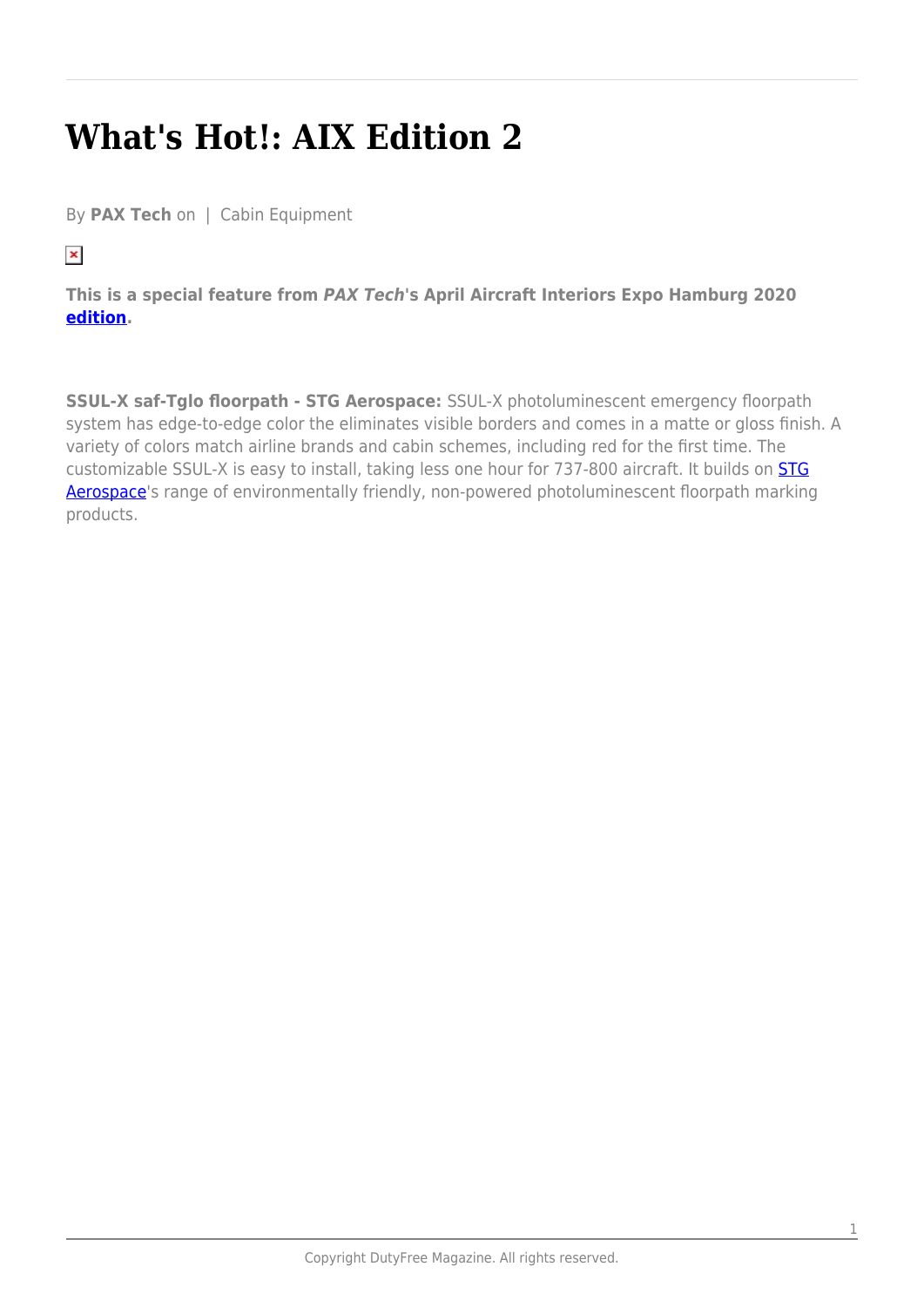

**Interspace Comfort System - Universal Movement:** This seating system by **Universal Movement**, a company by London-based creative firm New Territory, increases passenger comfort using a foldout wing system on "living hinges" that fold into the upholstery. Airlines can brand the wings and embed technology. Facial recognition is being explored for future product lines.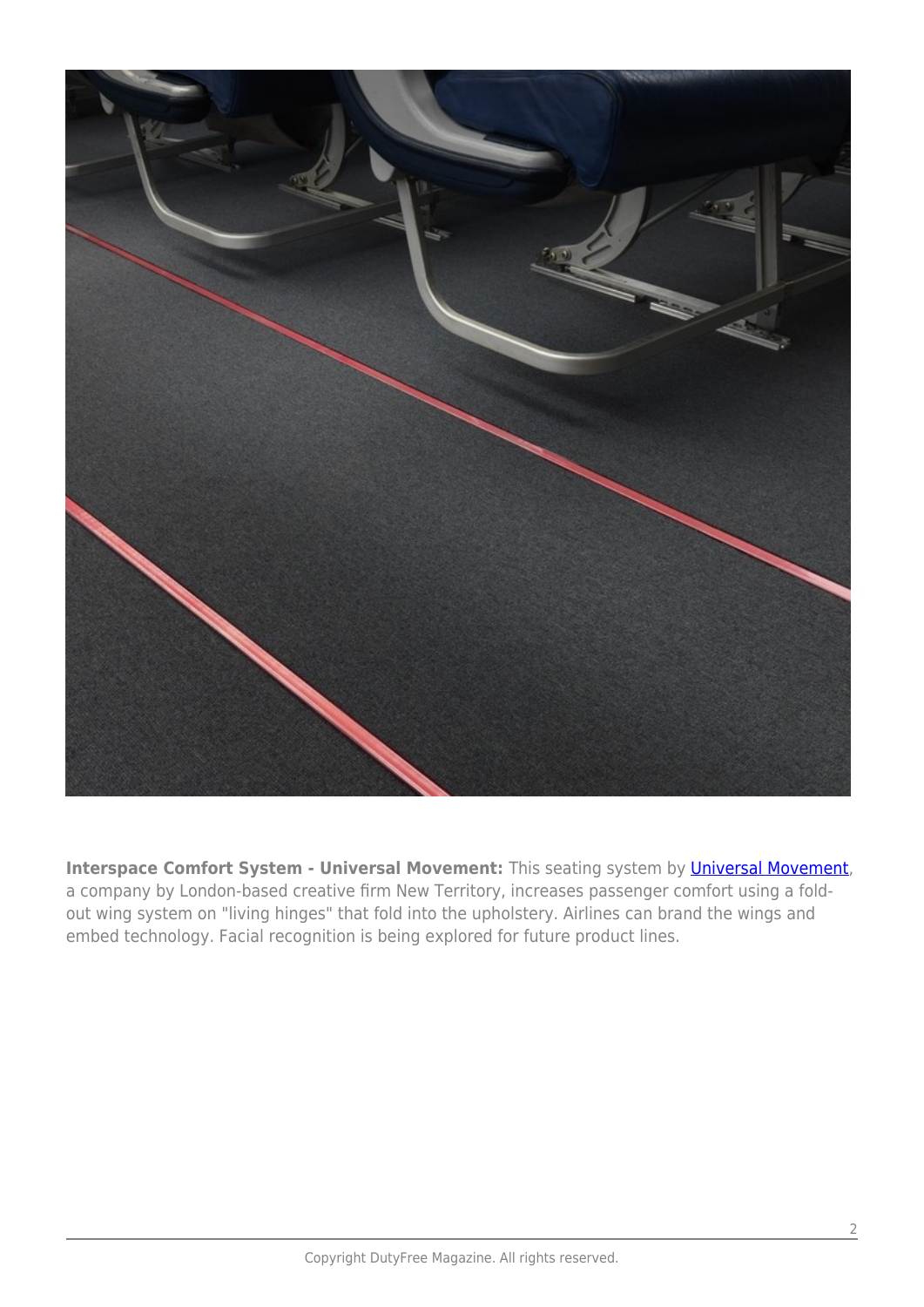

**The Airchair onboard wheelchair - Mercury Products (South) Limited:** Created by engineering company Mercury Products (South) Limited, the **Airchair** enables passengres to arrive at their seat easily and with dignity. With 360-degree swivel castoe wheels, the Airchair is easy to maneuver aroud the confines of an aircraft. It gives access to onboard amenities and improves the experience for all passengers. Weighing just six kilograms, the Airchair is the market's lightest onboard wheelchair. It reduces fuel cost for airlines and is easy to store.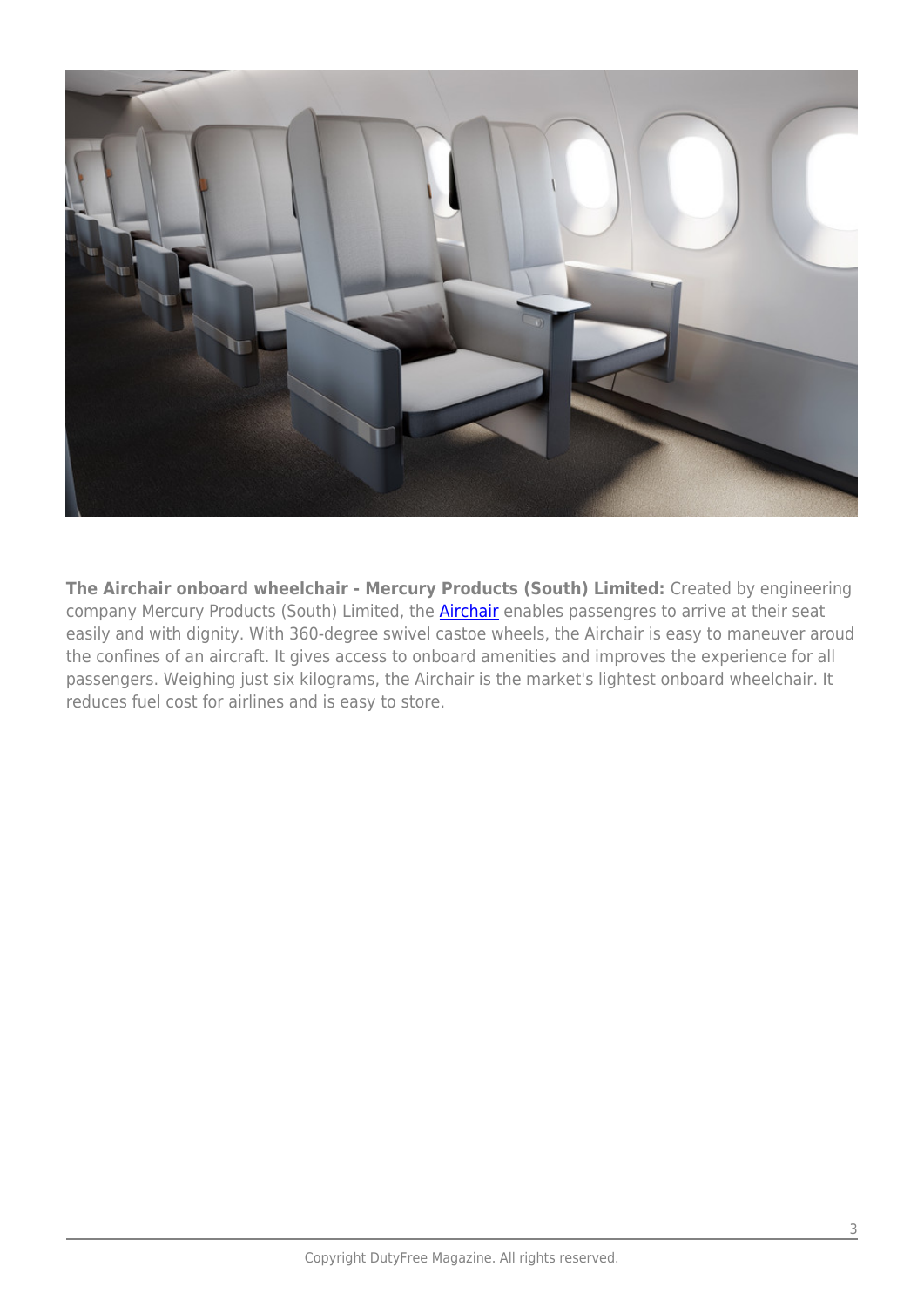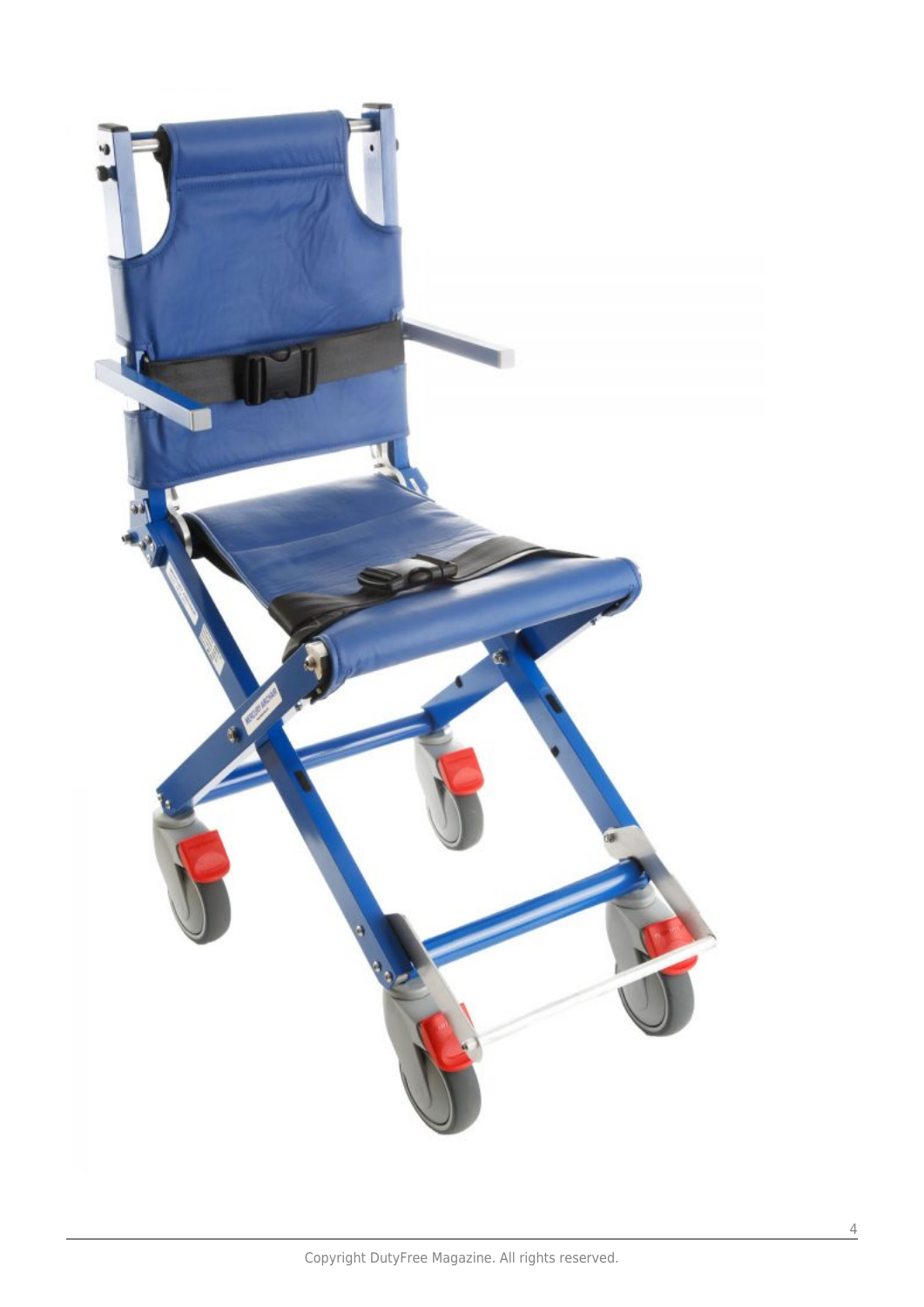**Cobalt Unplugged - Cobalt Aerospace:** [Cobalt Unplugged](https://www.cobaltaerospace.com/) is a 15-watt tri-coil wireless charging unit that is compatible with all Qi (wireless charging) enabled devices and blends seamlessly into interior surfaces, enhancing any cabin design and removing cable clutter. The new lightweight, slimline wireless charging unit provides more space to charge the device. It is durable and protected from damage and spills based on where i's placed.



**Boom Headrest - [ABC](https://www.abc-int.it/) International: ABC's Boom Headrest is revolutionary headrest, designed for** passenger comfort and to enhance the flight experience in every seating position possible. The headrest can be adjust to any position that the passenger wants, eliminating the need for airlines to supply orthopedic pillows or for passengers to bring their own onboard. This reduces stiff neck, neck pain and allows passengers to rest better onboard.